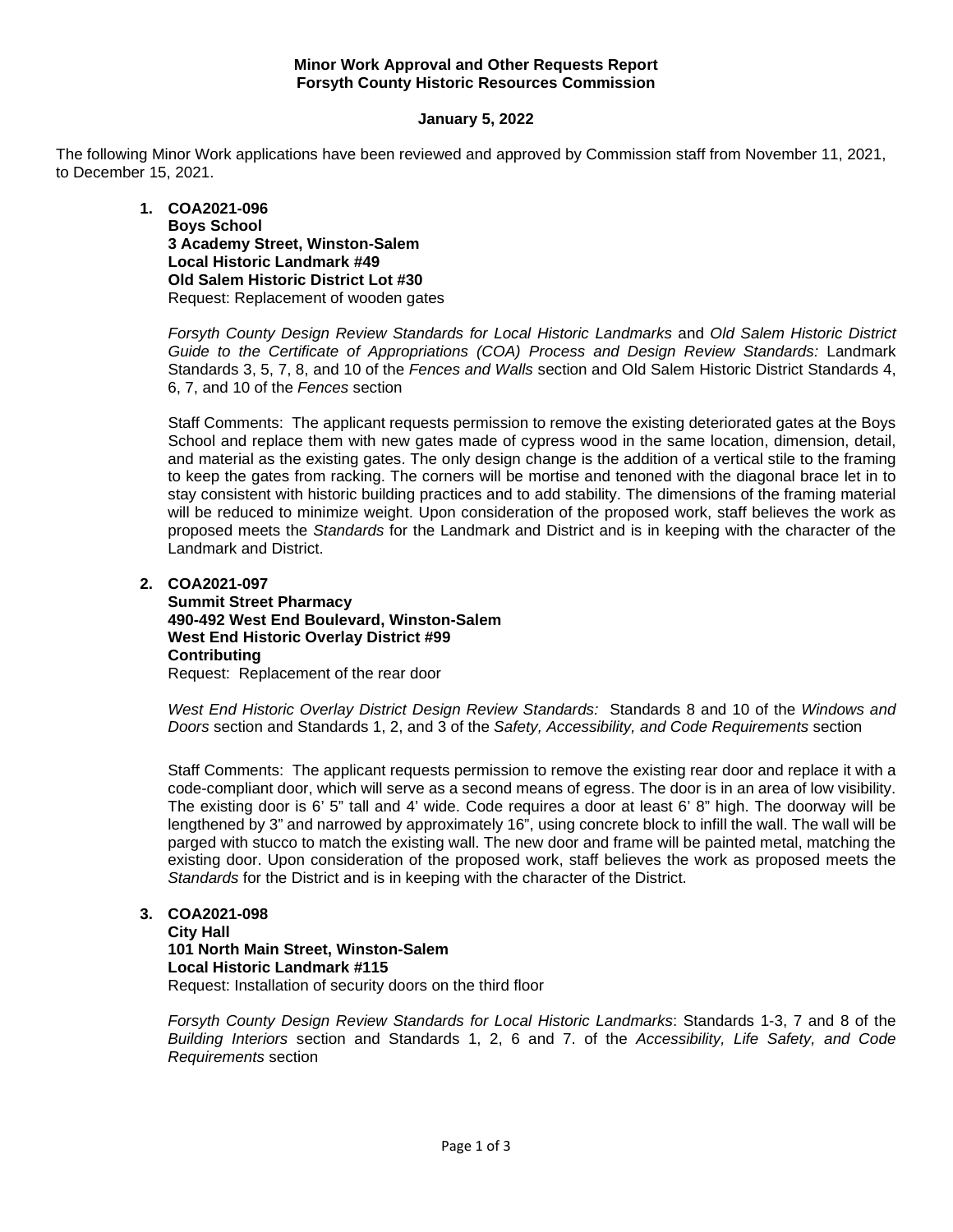The applicant requests permission to install a set of wooden security doors in the hall on the third floor of City Hall. The new doors are being installed to meet with current Fire and Building Codes. There will be two doors, each with one glass window panel to match existing interior doors in the building. Upon consideration of the proposed work, staff believes the work as proposed meets the *Standards* for the Landmark and is in keeping with the character of the Landmark.

### **4. COA2021-099**

### **Mooney-Moore House 1410 West First Street, Winston-Salem West End Historic Overlay District #450 Contributing**

Request: Replacement of the roof shingles, house numbers, and porch light; installation of pea gravel

*West End Historic Overlay District Design Review Standards:* Standards 1 and 3 of the *Roofs* section; Standard 14 of the *Signage* section; Standard 1 of the *Exterior Lighting* section; and Standard 2 of the *Landscape Features* section

Staff Comments: The applicant requests permission to replace the existing asphalt roof shingles, house numbers, and porch ceiling light, and to install pea gravel in the side yard. The existing asphalt roof shingles will be replaced with charcoal architectural shingles without any change to the historic roof form or features. The brass house numbers will be replaced with antiqued copper house numbers. The light fixture flush mounted on the porch ceiling will be replaced with a new fixture with a copper patina. The location, design, size, and scale of the fixture are compatible with the character of the building. Gray, 7 mm pea gravel will be installed between the house and fence on the east side of the house. Pea gravel is an appropriate ground cover material to use in an area of high visibility. Upon consideration of the proposed work, staff believes the work as proposed meets the *Standards* for the District and is in keeping with the character of the District.

**5. COA2021-100**

## **Cabaniss House 709 Manly Street, Winston-Salem West End Historic Overlay District #212 Contributing**

Request: Landscape alterations, deck construction, and changes to garage fenestration

*West End Historic Overlay District Design Review Standards:* Standards 3 and 5 of the *Walkways and Steps* section; Standards 1-3 of the *Exterior Lighting* section; Standards 12 and 14 of the *Entrances, Porches, Enclosures, and Balconies* section; Standard 2 of the *Landscape Features* section; Standards 1- 4 of the *Decks, Terraces, and Patios* section; Standards 2 and 3 of the *Accessory Features: Commercial Trash Receptacles and Recreational Features* section; Standard 9 of the *Retaining and Other Landscaping Walls*; Standard 9 of the *Windows and Doors* section; and Standard 6 of the *Garages and Accessory Buildings* section

Staff Comments: In the front yard, the applicant requests permission to replace the concrete stairs and walkway with Pine Hall brick to match the foundation of the house. The design of the replacement walkway and stairs is compatible special character of the West End and house, and brick is an appropriate material. The applicant proposes to replace the existing front entry lights with traditionally-styled copper lanterns. A matching post light will be installed adjacent to the steps to the public sidewalk, and a lantern will be installed in the gable end of the rear-yard garage. The location, design, size, and scale of the light fixtures are compatible with the special character of the property and district. The applicant proposes to install a lattice panel between the existing posts on the right side of the front porch to provide screening between their property and the neighbor. The lattice materials and design will match the existing lattice between the porch posts. The lattice is compatible with the historic character of the property and will not create a false historical appearance. The applicant proposes to add washed river color river jack stones around the base of a tree in the front yard adjacent to the driveway and in rear yard planting beds. Natural stone is an appropriate ground cover material.